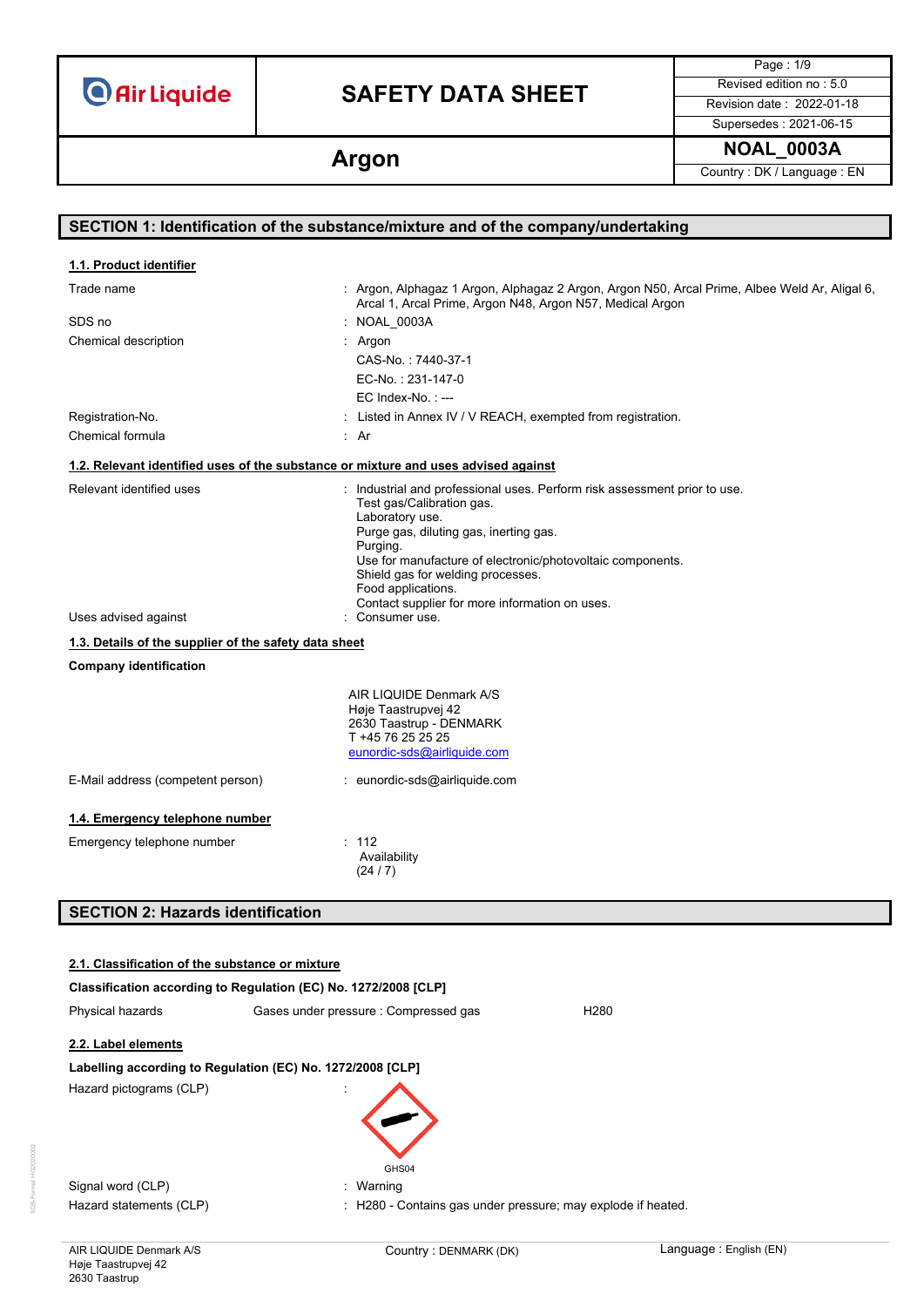

# **SAFETY DATA SHEET** Revised edition no : 5.0

Page : 2/9 Supersedes : 2021-06-15

**Argon Argon Country : DK / Language : EN** 

Precautionary statements (CLP)

- Storage : P403 - Store in a well-ventilated place.

#### **2.3. Other hazards**

: Asphyxiant in high concentrations.

### **SECTION 3: Composition/information on ingredients**

#### **3.1. Substances**

| <b>Name</b> | <b>Product identifier</b>                                                                | Composition [V-%]: | <b>Classification according to</b><br><b>Regulation (EC) No. 1272/2008 [CLP]</b> |
|-------------|------------------------------------------------------------------------------------------|--------------------|----------------------------------------------------------------------------------|
| Argon       | (CAS-No.) 7440-37-1<br>(EC-No.) 231-147-0<br>(EC Index-No.) ---<br>(Registration-No.) *1 | 100                | Press. Gas (Comp.), H280                                                         |

*Contains no other components or impurities which will influence the classification of the product.*

*\*1: Listed in Annex IV / V REACH, exempted from registration.*

*\*3: Registration not required: Substance manufactured or imported < 1t/y.*

#### : Not applicable. **3.2. Mixtures**

## **SECTION 4: First aid measures**

### **4.1. Description of first aid measures**

| - Inhalation                                                     |  | : Remove victim to uncontaminated area wearing self contained breathing apparatus. Keep<br>victim warm and rested. Call a doctor. Perform cardiopulmonary resuscitation if breathing<br>stopped. |
|------------------------------------------------------------------|--|--------------------------------------------------------------------------------------------------------------------------------------------------------------------------------------------------|
| - Skin contact                                                   |  | : Adverse effects not expected from this product.                                                                                                                                                |
| - Eye contact                                                    |  | : Adverse effects not expected from this product.                                                                                                                                                |
| - Ingestion                                                      |  | : Ingestion is not considered a potential route of exposure.                                                                                                                                     |
| 4.2. Most important symptoms and effects, both acute and delayed |  |                                                                                                                                                                                                  |
|                                                                  |  | $\therefore$ In high concentrations may cause asphyxiation. Symptoms may include loss of<br>mobility/consciousness. Victim may not be aware of asphyxiation.                                     |

#### **4.3. Indication of any immediate medical attention and special treatment needed**

: None.

Refer to section 11.

## **SECTION 5: Firefighting measures**

#### **5.1. Extinguishing media**

| - Suitable extinguishing media<br>- Unsuitable extinguishing media | : Water spray or fog.<br>Do not use water jet to extinguish. |
|--------------------------------------------------------------------|--------------------------------------------------------------|
| 5.2. Special hazards arising from the substance or mixture         |                                                              |
| Specific hazards                                                   | : Exposure to fire may cause containers to rupture/explode.  |
| Hazardous combustion products                                      | $:$ None.                                                    |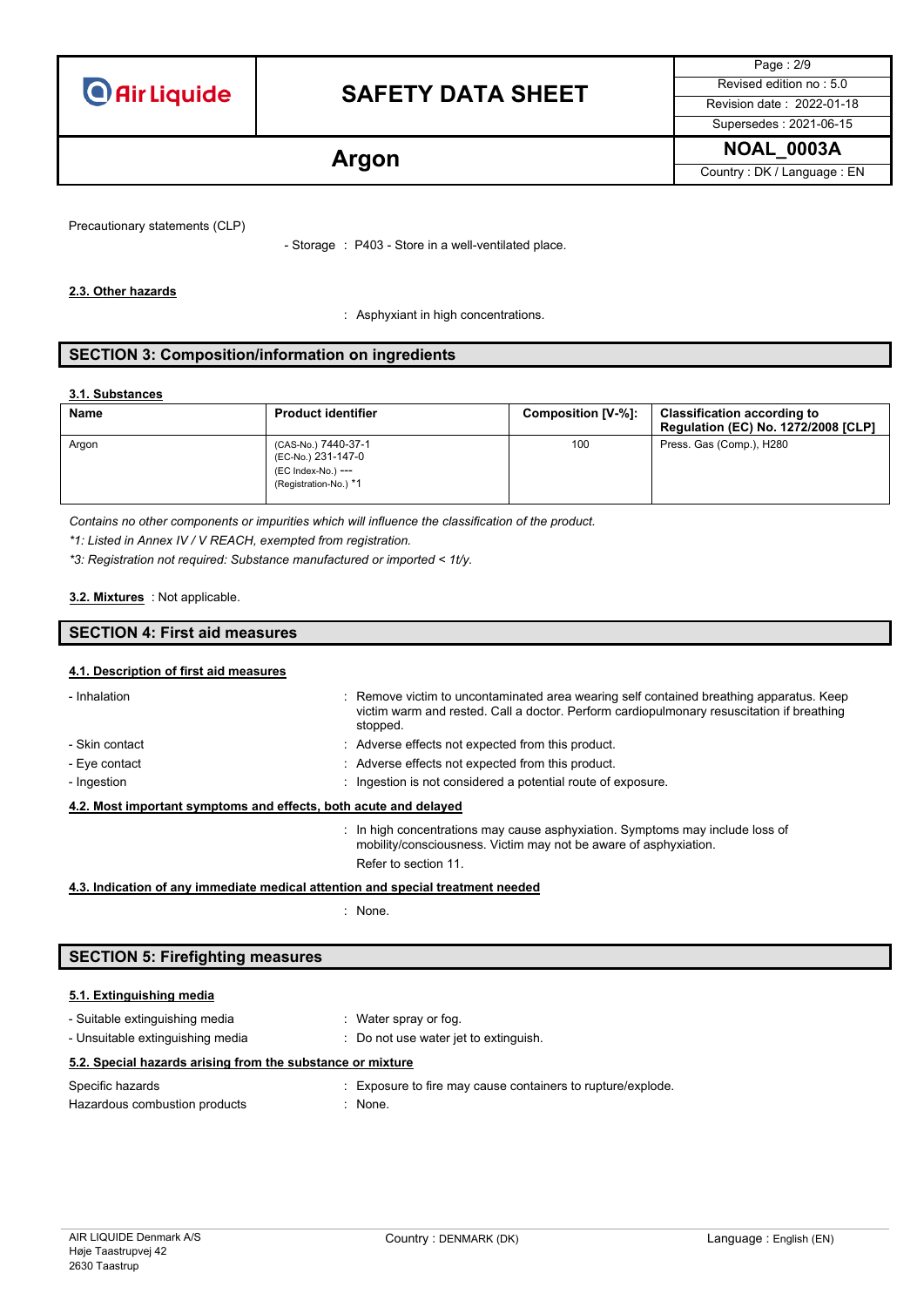# **SAFETY DATA SHEET** Revised edition no : 5.0

Page : 3/9 Supersedes : 2021-06-15

**Argon Argon Country : DK / Language : EN** 

| Specific methods                               | : Use fire control measures appropriate for the surrounding fire. Exposure to fire and heat<br>radiation may cause gas receptacles to rupture. Cool endangered receptacles with water spray<br>jet from a protected position. Prevent water used in emergency cases from entering sewers and<br>drainage systems. |
|------------------------------------------------|-------------------------------------------------------------------------------------------------------------------------------------------------------------------------------------------------------------------------------------------------------------------------------------------------------------------|
|                                                | If possible, stop flow of product.                                                                                                                                                                                                                                                                                |
|                                                | Use water spray or fog to knock down fire fumes if possible.                                                                                                                                                                                                                                                      |
|                                                | Move containers away from the fire area if this can be done without risk.                                                                                                                                                                                                                                         |
| Special protective equipment for fire fighters | : In confined space use self-contained breathing apparatus.                                                                                                                                                                                                                                                       |
|                                                | Standard protective clothing and equipment (Self Contained Breathing Apparatus) for fire<br>fighters.                                                                                                                                                                                                             |
|                                                | Standard EN 137 - Self-contained open-circuit compressed air breathing apparatus with full<br>face mask.                                                                                                                                                                                                          |
|                                                | Standard EN 469 - Protective clothing for firefighters. Standard - EN 659: Protective gloves for<br>firefighters.                                                                                                                                                                                                 |
|                                                |                                                                                                                                                                                                                                                                                                                   |

## **SECTION 6: Accidental release measures**

### **6.1. Personal precautions, protective equipment and emergency procedures**

|                                                           | : Try to stop release.                                                                                         |  |
|-----------------------------------------------------------|----------------------------------------------------------------------------------------------------------------|--|
|                                                           | Evacuate area.                                                                                                 |  |
|                                                           | Wear self-contained breathing apparatus when entering area unless atmosphere is proved to<br>be safe.          |  |
|                                                           | Ensure adequate air ventilation.                                                                               |  |
|                                                           | Prevent from entering sewers, basements and workpits, or any place where its accumulation<br>can be dangerous. |  |
|                                                           | Act in accordance with local emergency plan.                                                                   |  |
|                                                           | Stay upwind.                                                                                                   |  |
|                                                           | Oxygen detectors should be used when asphyxiating gases may be released.                                       |  |
| 6.2. Environmental precautions                            |                                                                                                                |  |
|                                                           | : Try to stop release.                                                                                         |  |
| 6.3. Methods and material for containment and cleaning up |                                                                                                                |  |
|                                                           | $\therefore$ Ventilate area.                                                                                   |  |
| 6.4. Reference to other sections                          |                                                                                                                |  |
|                                                           | : See also sections 8 and 13.                                                                                  |  |

## **SECTION 7: Handling and storage**

### **7.1. Precautions for safe handling**

| Safe use of the product             | $\therefore$ Do not breathe gas.<br>Avoid release of product into atmosphere.                                                                            |
|-------------------------------------|----------------------------------------------------------------------------------------------------------------------------------------------------------|
|                                     | The product must be handled in accordance with good industrial hygiene and safety<br>procedures.                                                         |
|                                     | Only experienced and properly instructed persons should handle gases under pressure.                                                                     |
|                                     | Consider pressure relief device(s) in gas installations.                                                                                                 |
|                                     | Ensure the complete gas system was (or is regularily) checked for leaks before use.                                                                      |
|                                     | Do not smoke while handling product.                                                                                                                     |
|                                     | Use only properly specified equipment which is suitable for this product, its supply pressure and<br>temperature. Contact your gas supplier if in doubt. |
|                                     | Avoid suck back of water, acid and alkalis.                                                                                                              |
| Safe handling of the gas receptacle | : Refer to supplier's container handling instructions.                                                                                                   |
|                                     | Do not allow backfeed into the container.                                                                                                                |
|                                     | Protect containers from physical damage; do not drag, roll, slide or drop.                                                                               |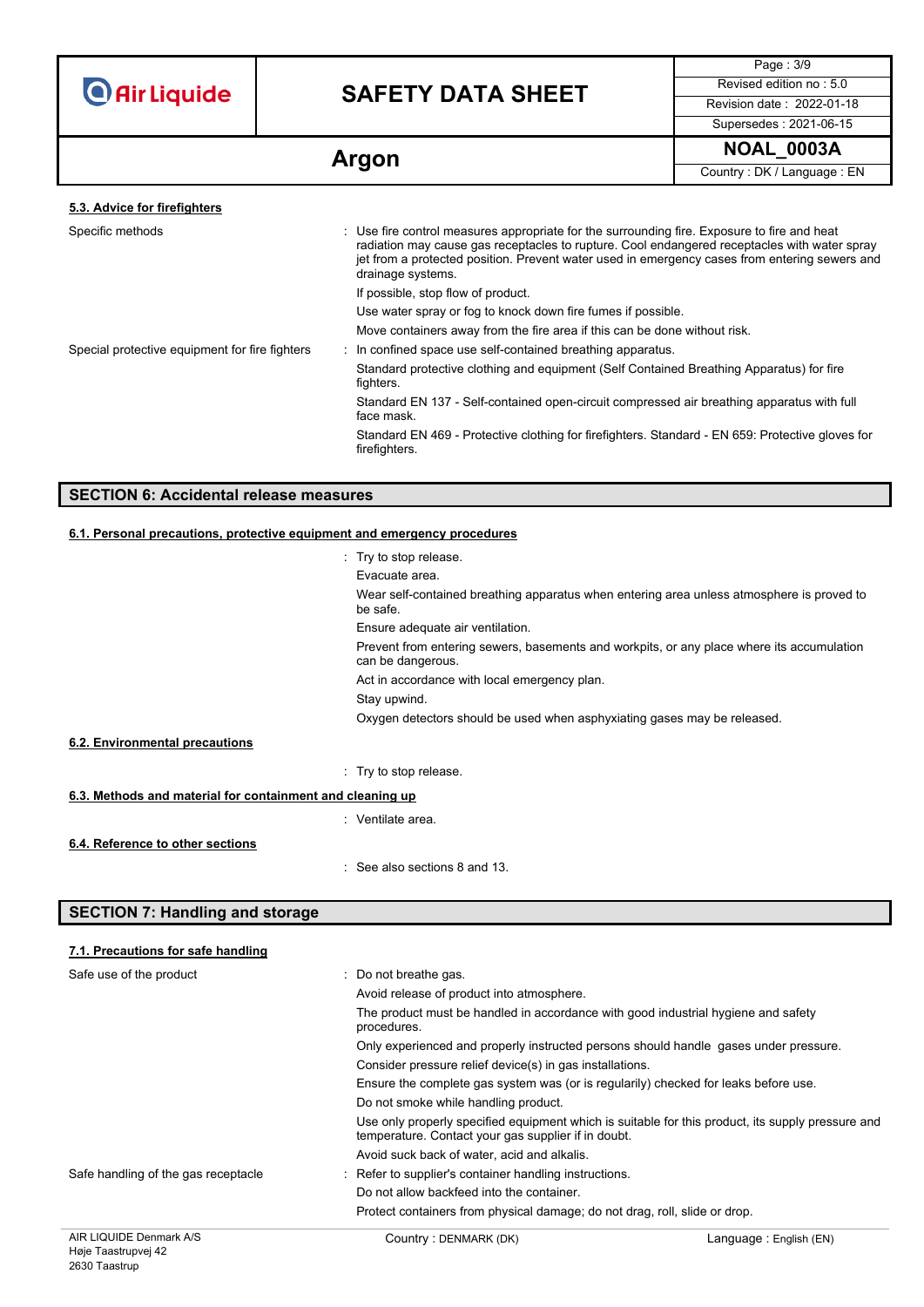| <b>O</b> Air Liquide |  |  |
|----------------------|--|--|
|                      |  |  |

# **SAFETY DATA SHEET** Revised edition no : 5.0

Page : 4/9 Supersedes : 2021-06-15

| Argon | <b>NOAL 0003A</b>          |
|-------|----------------------------|
|       | Country: DK / Language: EN |

|                                                                   | When moving cylinders, even for short distances, use a cart (trolley, hand truck, etc.) designed<br>to transport cylinders.                                      |
|-------------------------------------------------------------------|------------------------------------------------------------------------------------------------------------------------------------------------------------------|
|                                                                   | Leave valve protection caps in place until the container has been secured against either a wall<br>or bench or placed in a container stand and is ready for use. |
|                                                                   | If user experiences any difficulty operating valve discontinue use and contact supplier.                                                                         |
|                                                                   | Never attempt to repair or modify container valves or safety relief devices.                                                                                     |
|                                                                   | Damaged valves should be reported immediately to the supplier.                                                                                                   |
|                                                                   | Keep container valve outlets clean and free from contaminants particularly oil and water.                                                                        |
|                                                                   | Replace valve outlet caps or plugs and container caps where supplied as soon as container is<br>disconnected from equipment.                                     |
|                                                                   | Close container valve after each use and when empty, even if still connected to equipment.                                                                       |
|                                                                   | Never attempt to transfer gases from one cylinder/container to another.                                                                                          |
|                                                                   | Never use direct flame or electrical heating devices to raise the pressure of a container.                                                                       |
|                                                                   | Do not remove or deface labels provided by the supplier for the identification of the content of<br>the container.                                               |
|                                                                   | Suck back of water into the container must be prevented.                                                                                                         |
|                                                                   | Open valve slowly to avoid pressure shock.                                                                                                                       |
| 7.2. Conditions for safe storage, including any incompatibilities |                                                                                                                                                                  |
|                                                                   | Observe all regulations and local requirements regarding storage of containers.                                                                                  |
|                                                                   | Containers should not be stored in conditions likely to encourage corrosion.                                                                                     |
|                                                                   | Container valve guards or caps should be in place.                                                                                                               |
|                                                                   | Containers should be stored in the vertical position and properly secured to prevent them from<br>falling over.                                                  |
|                                                                   | Stored containers should be periodically checked for general condition and leakage.                                                                              |
|                                                                   | Keep container below 50°C in a well ventilated place.                                                                                                            |
|                                                                   | Store containers in location free from fire risk and away from sources of heat and ignition.                                                                     |
|                                                                   | Keep away from combustible materials.                                                                                                                            |
| 7.3. Specific end use(s)                                          |                                                                                                                                                                  |
|                                                                   | : None.                                                                                                                                                          |
|                                                                   |                                                                                                                                                                  |

# **SECTION 8: Exposure controls/personal protection**

#### **8.1. Control parameters**

| AIR LIQUIDE Denmark A/S                                                   | Country: DENMARK (DK)                                                                                                                                                                                                                                                                                                              | Language: English (EN) |
|---------------------------------------------------------------------------|------------------------------------------------------------------------------------------------------------------------------------------------------------------------------------------------------------------------------------------------------------------------------------------------------------------------------------|------------------------|
| • Eye/face protection                                                     | : Wear safety glasses with side shields.<br>Standard EN 166 - Personal eye-protection - specifications.                                                                                                                                                                                                                            |                        |
|                                                                           | $\therefore$ A risk assessment should be conducted and documented in each work area to assess the risks<br>related to the use of the product and to select the PPE that matches the relevant risk. The<br>following recommendations should be considered:<br>PPE compliant to the recommended EN/ISO standards should be selected. |                        |
| 8.2.2. Individual protection measures, e.g. personal protective equipment |                                                                                                                                                                                                                                                                                                                                    |                        |
|                                                                           | Consider the use of a work permit system e.g. for maintenance activities.                                                                                                                                                                                                                                                          |                        |
|                                                                           | Oxygen detectors should be used when asphyxiating gases may be released.                                                                                                                                                                                                                                                           |                        |
|                                                                           | Systems under pressure should be regularily checked for leakages.                                                                                                                                                                                                                                                                  |                        |
|                                                                           | : Provide adequate general and local exhaust ventilation.                                                                                                                                                                                                                                                                          |                        |
| 8.2.1. Appropriate engineering controls                                   |                                                                                                                                                                                                                                                                                                                                    |                        |
| 8.2. Exposure controls                                                    |                                                                                                                                                                                                                                                                                                                                    |                        |
| PNEC (Predicted No-Effect Concentration)                                  | None available.<br>$\mathcal{L}^{\mathcal{L}}$                                                                                                                                                                                                                                                                                     |                        |
| DNEL (Derived-No Effect Level)                                            | None available.<br>۰.                                                                                                                                                                                                                                                                                                              |                        |
| OEL (Occupational Exposure Limits)                                        | None available.                                                                                                                                                                                                                                                                                                                    |                        |
|                                                                           |                                                                                                                                                                                                                                                                                                                                    |                        |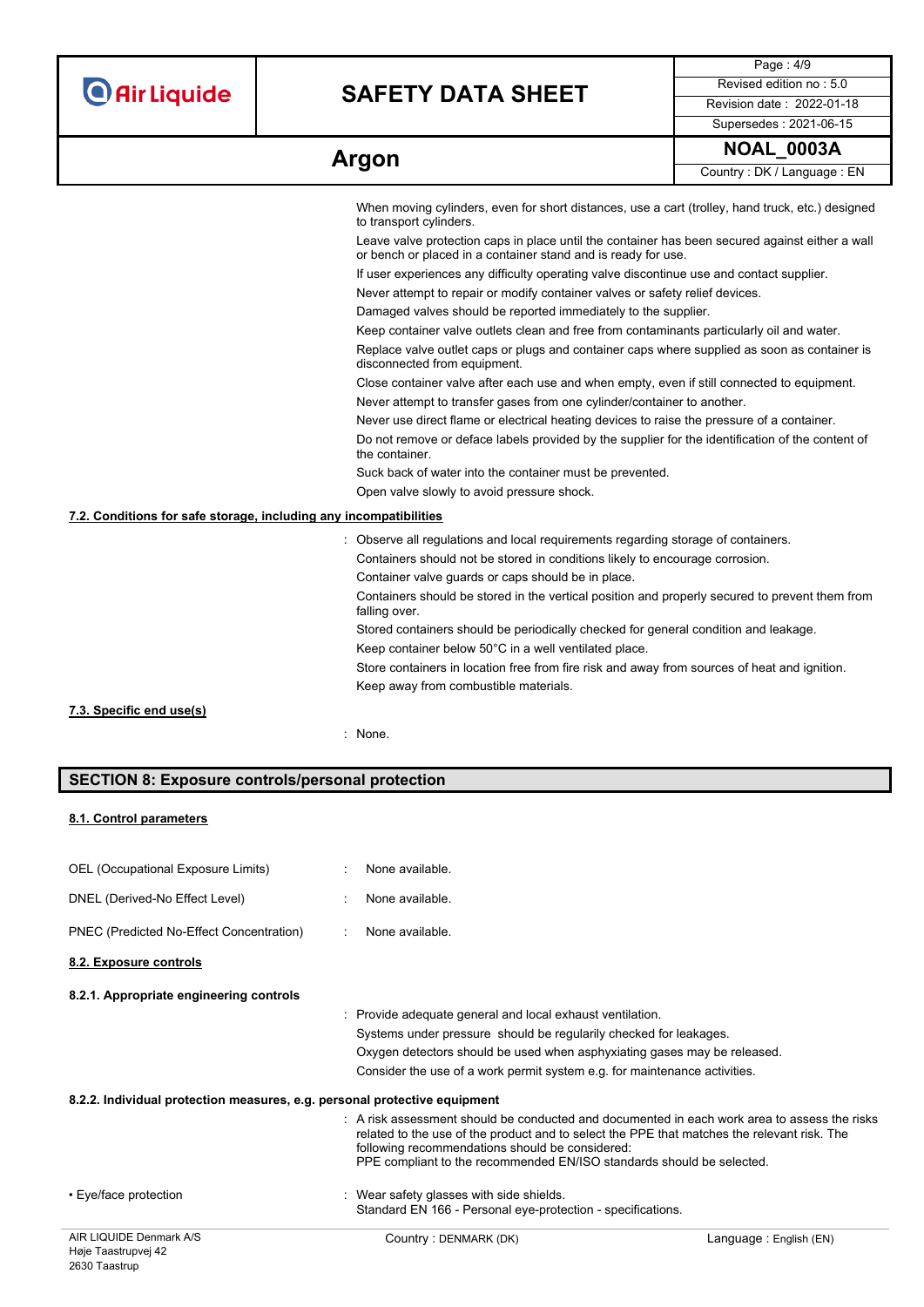# **SAFETY DATA SHEET** Revised edition no : 5.0

Page : 5/9 Supersedes : 2021-06-15

**Argon Argon Country : DK / Language : EN** 

| • Skin protection                      |                                                                                                                                                                                                                                                   |
|----------------------------------------|---------------------------------------------------------------------------------------------------------------------------------------------------------------------------------------------------------------------------------------------------|
| - Hand protection                      | : Wear working gloves when handling gas containers.                                                                                                                                                                                               |
|                                        | Standard EN 388 - Protective gloves against mechanical risk.                                                                                                                                                                                      |
| - Other                                | : Wear safety shoes while handling containers.<br>Standard EN ISO 20345 - Personal protective equipment - Safety footwear.                                                                                                                        |
| • Respiratory protection               | : Self contained breathing apparatus (SCBA) or positive pressure airline with mask are to be<br>used in oxygen-deficient atmospheres.<br>Standard EN 137 - Self-contained open-circuit compressed air breathing apparatus with full<br>face mask. |
| • Thermal hazards                      | : None in addition to the above sections.                                                                                                                                                                                                         |
| 8.2.3. Environmental exposure controls | : None necessary.                                                                                                                                                                                                                                 |

## **SECTION 9: Physical and chemical properties**

### **9.1. Information on basic physical and chemical properties**

Appearance

| Physical state at 20°C / 101.3kPa               | : Gas                                                                                                     |
|-------------------------------------------------|-----------------------------------------------------------------------------------------------------------|
| Colour                                          | Colourless.                                                                                               |
| Odour                                           | No odour warning properties.                                                                              |
| Odour threshold                                 | Odour threshold is subjective and inadequate to warn of overexposure.                                     |
| рH                                              | Not applicable for gases and gas mixtures.                                                                |
| Melting point / Freezing point                  | -189 °C                                                                                                   |
| Boiling point                                   | $: -186 °C$                                                                                               |
| Flash point                                     | Not applicable for gases and gas mixtures.                                                                |
| Evaporation rate                                | Not applicable for gases and gas mixtures.                                                                |
| Flammability (solid, gas)                       | Non flammable.                                                                                            |
| <b>Explosive limits</b>                         | Non flammable.                                                                                            |
| Vapour pressure [20°C]                          | Not applicable.                                                                                           |
| Vapour pressure [50°C]                          | Not applicable.                                                                                           |
| Vapour density                                  | Not applicable.                                                                                           |
| Relative density, liquid (water=1)              | Not applicable.                                                                                           |
| Relative density, gas (air=1)                   | 1.38                                                                                                      |
| Water solubility                                | $: 67.3$ mg/l                                                                                             |
| Partition coefficient n-octanol/water (Log Kow) | Not applicable for inorganic products.                                                                    |
| Auto-ignition temperature                       | Non flammable.                                                                                            |
| Decomposition temperature                       | Not applicable.                                                                                           |
| Viscosity                                       | No reliable data available.                                                                               |
| <b>Explosive properties</b>                     | Not applicable.                                                                                           |
| Oxidising properties                            | Not applicable.                                                                                           |
| 9.2. Other information                          |                                                                                                           |
| Molar mass                                      | 40 g/mol                                                                                                  |
| Critical temperature [°C]                       | $-122 °C$                                                                                                 |
| Other data                                      | Gas/vapour heavier than air. May accumulate in confined spaces, particularly at or below<br>ground level. |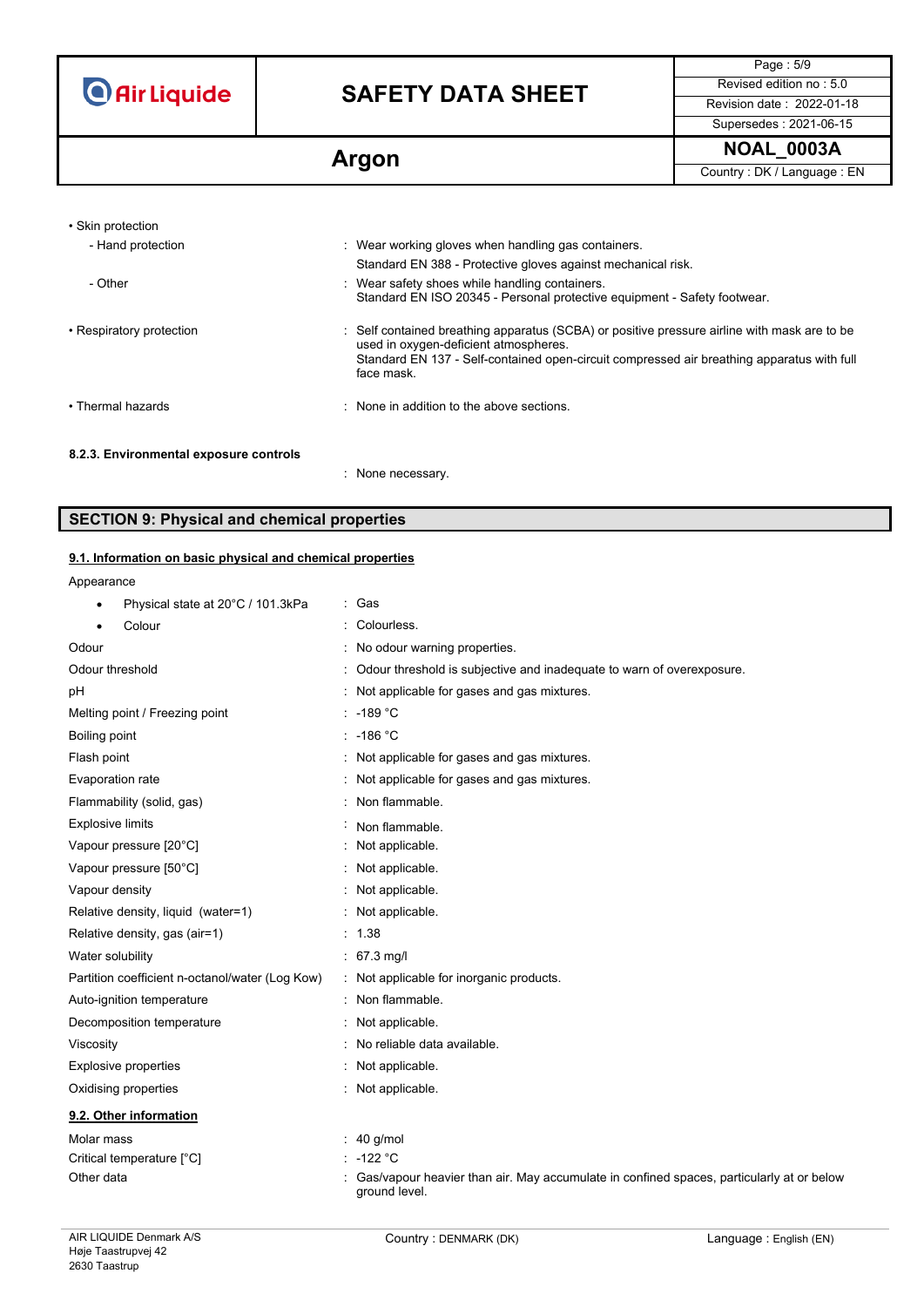# **SAFETY DATA SHEET** Revised edition no : 5.0

Page : 6/9 Supersedes : 2021-06-15

**Argon Argon Country : DK / Language : EN** 

# **SECTION 10: Stability and reactivity**

| 10.1. Reactivity                         |                                                                                |
|------------------------------------------|--------------------------------------------------------------------------------|
|                                          | : No reactivity hazard other than the effects described in sub-sections below. |
| 10.2. Chemical stability                 |                                                                                |
|                                          | : Stable under normal conditions.                                              |
| 10.3. Possibility of hazardous reactions |                                                                                |
|                                          | : None.                                                                        |
| 10.4. Conditions to avoid                |                                                                                |
|                                          | : Avoid moisture in installation systems.                                      |
| 10.5. Incompatible materials             |                                                                                |
|                                          | : None.                                                                        |
|                                          | For additional information on compatibility refer to ISO 11114.                |
| 10.6. Hazardous decomposition products   |                                                                                |
|                                          | : None.                                                                        |

# **SECTION 11: Toxicological information**

#### **11.1. Information on toxicological effects**

| <b>Acute toxicity</b>                | No toxicological effects from this product. |
|--------------------------------------|---------------------------------------------|
| <b>Skin corrosion/irritation</b>     | : No known effects from this product.       |
| Serious eye damage/irritation        | : No known effects from this product.       |
| Respiratory or skin sensitisation    | : No known effects from this product.       |
| Germ cell mutagenicity               | : No known effects from this product.       |
| Carcinogenicity                      | : No known effects from this product.       |
| <b>Reproductive toxicity</b>         |                                             |
| Toxic for reproduction: Fertility    | : No known effects from this product.       |
| Toxic for reproduction: unborn child | : No known effects from this product.       |
| <b>STOT-single exposure</b>          | : No known effects from this product.       |
| <b>STOT-repeated exposure</b>        | : No known effects from this product.       |
| <b>Aspiration hazard</b>             | Not applicable for gases and gas mixtures.  |

# **SECTION 12: Ecological information**

### **12.1. Toxicity**

| Assessment                                                 | : No ecological damage caused by this product. |                        |
|------------------------------------------------------------|------------------------------------------------|------------------------|
| EC50 48h - Daphnia magna [mg/l]<br>EC50 72h - Algae [mg/l] | : No data available.<br>: No data available.   |                        |
| LC50 96 h - Fish [mq/l]                                    | : No data available.                           |                        |
| 12.2. Persistence and degradability                        |                                                |                        |
| Assessment                                                 | : No ecological damage caused by this product. |                        |
| 12.3. Bioaccumulative potential                            |                                                |                        |
| Assessment                                                 | : No data available.                           |                        |
| AIR LIQUIDE Denmark A/S                                    | Country: DENMARK (DK)                          | Language: English (EN) |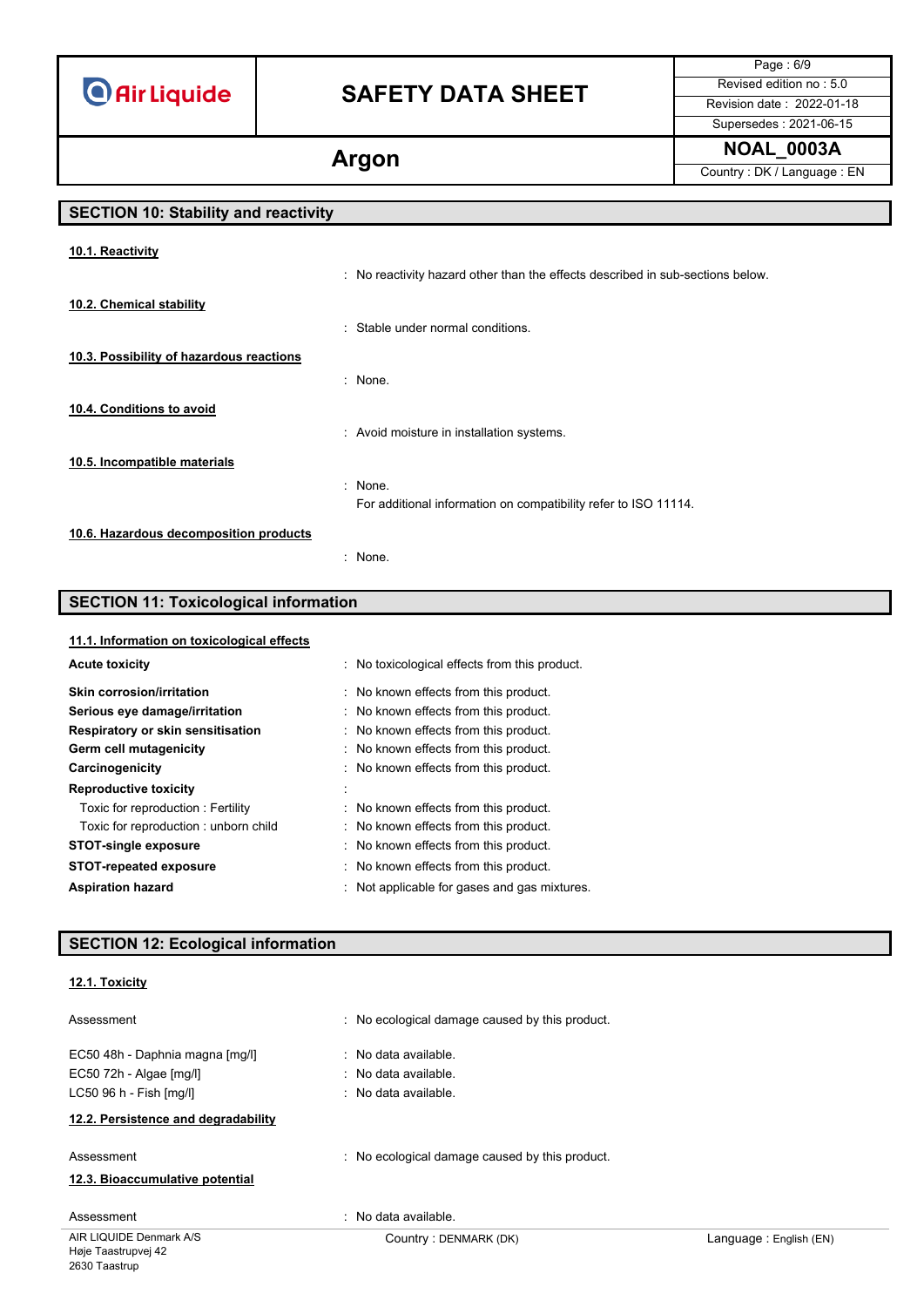| <b>O</b> Air Liquide |  |  |
|----------------------|--|--|
|                      |  |  |

# **SAFETY DATA SHEET**

Page : 7/9 Supersedes : 2021-06-15

**Argon Argon Country : DK / Language : EN** 

#### **12.4. Mobility in soil**

| Assessment                                | : Because of its high volatility, the product is unlikely to cause ground or water pollution. |
|-------------------------------------------|-----------------------------------------------------------------------------------------------|
| 12.5. Results of PBT and vPvB assessment  | Partition into soil is unlikely.                                                              |
| Assessment<br>12.6. Other adverse effects | $\therefore$ No data available.                                                               |
| Other adverse effects                     | : No known effects from this product.                                                         |
| Effect on the ozone layer                 | : None.                                                                                       |

Effect on global warming **in the same of the set of the Second** Second Second Second Second Second Second Second Second Second Second Second Second Second Second Second Second Second Second Second Second Second Second Seco

## **SECTION 13: Disposal considerations**

## **13.1. Waste treatment methods** May be vented to atmosphere in a well ventilated place. Do not discharge into any place where its accumulation could be dangerous. Return unused product in original container to supplier. List of hazardous waste codes (from Commission Decision 2000/532/EC as amended) : 16 05 05 : Gases in pressure containers other than those mentioned in 16 05 04. **13.2. Additional information**

: External treatment and disposal of waste should comply with applicable local and/or national regulations.

## **SECTION 14: Transport information**

| 14.1. UN number                       |                                                       |                        |
|---------------------------------------|-------------------------------------------------------|------------------------|
| UN-No.                                | 1006<br>$\bullet$                                     |                        |
| 14.2. UN proper shipping name         |                                                       |                        |
| Transport by road/rail (ADR/RID)      | ARGON, COMPRESSED                                     |                        |
| Transport by air (ICAO-TI / IATA-DGR) | Argon, compressed                                     |                        |
| Transport by sea (IMDG)               | : ARGON, COMPRESSED                                   |                        |
| 14.3. Transport hazard class(es)      |                                                       |                        |
| Labelling                             | 2.2 : Non-flammable, non-toxic gases.                 |                        |
| Transport by road/rail (ADR/RID)      |                                                       |                        |
| Class                                 | $\therefore$ 2                                        |                        |
| Classification code                   | : 1A                                                  |                        |
| Hazard identification number          | : 20                                                  |                        |
| <b>Tunnel Restriction</b>             | : E - Passage forbidden through tunnels of category E |                        |
| Transport by air (ICAO-TI / IATA-DGR) |                                                       |                        |
| Class / Div. (Sub. risk(s))           | : 2.2                                                 |                        |
| Transport by sea (IMDG)               |                                                       |                        |
| Class / Div. (Sub. risk(s))           | $\therefore$ 2.2                                      |                        |
| AIR LIQUIDE Denmark A/S               | Country: DENMARK (DK)                                 | Language: English (EN) |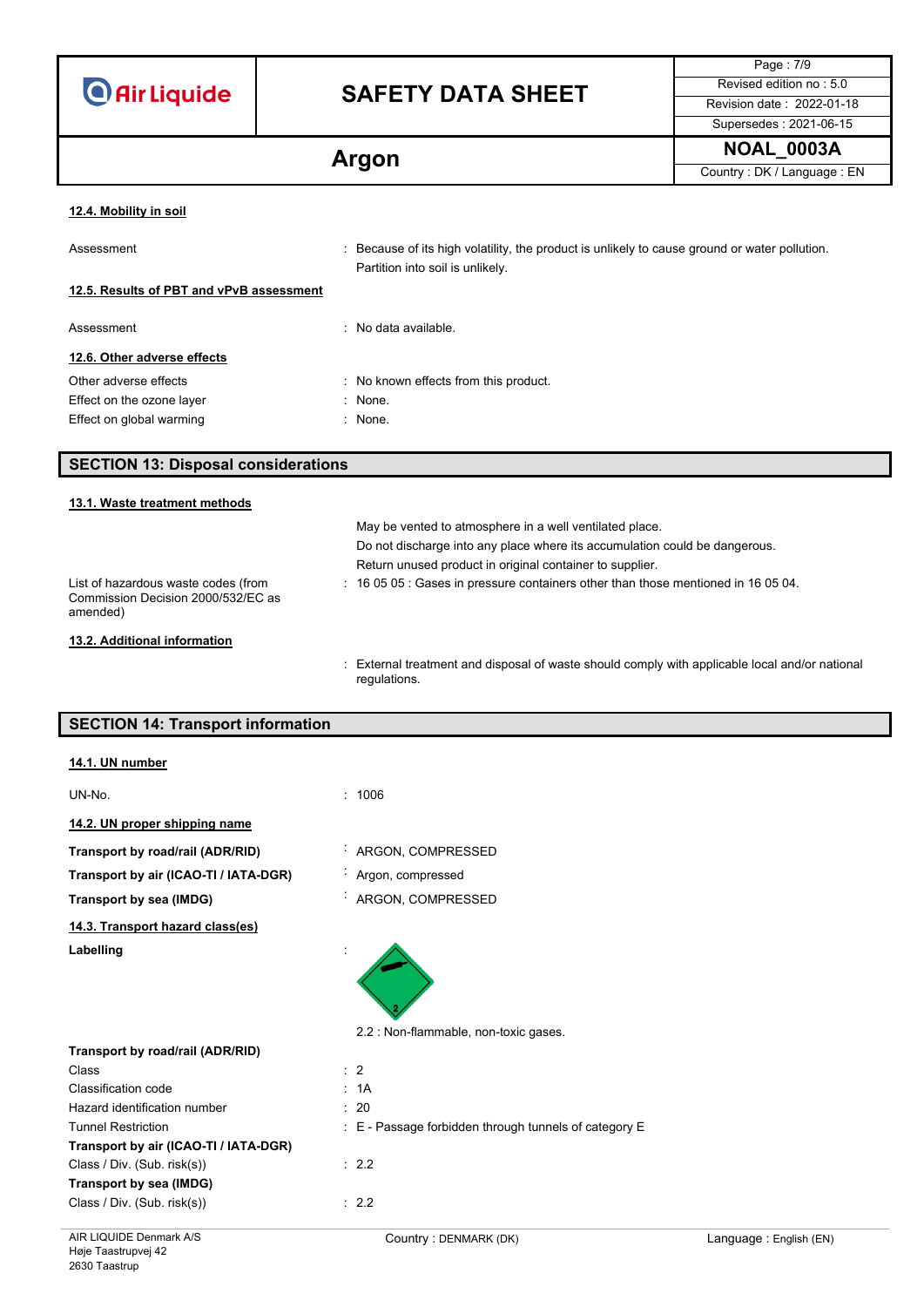|                                                |                                                                                                                                          | Page: 8/9                  |  |  |
|------------------------------------------------|------------------------------------------------------------------------------------------------------------------------------------------|----------------------------|--|--|
| <b>O</b> Air Liquide                           | <b>SAFETY DATA SHEET</b>                                                                                                                 | Revised edition no: 5.0    |  |  |
|                                                |                                                                                                                                          | Revision date: 2022-01-18  |  |  |
|                                                |                                                                                                                                          | Supersedes: 2021-06-15     |  |  |
|                                                | Argon                                                                                                                                    | <b>NOAL_0003A</b>          |  |  |
|                                                |                                                                                                                                          | Country: DK / Language: EN |  |  |
| Emergency Schedule (EmS) - Fire                | $: F-C$                                                                                                                                  |                            |  |  |
| $: S-V$<br>Emergency Schedule (EmS) - Spillage |                                                                                                                                          |                            |  |  |
| 14.4. Packing group                            |                                                                                                                                          |                            |  |  |
| Transport by road/rail (ADR/RID)               | Not established.                                                                                                                         |                            |  |  |
| Transport by air (ICAO-TI / IATA-DGR)          | Not established.                                                                                                                         |                            |  |  |
| Transport by sea (IMDG)                        | Not established.                                                                                                                         |                            |  |  |
|                                                |                                                                                                                                          |                            |  |  |
| 14.5. Environmental hazards                    |                                                                                                                                          |                            |  |  |
| Transport by road/rail (ADR/RID)               | $\mathcal{L}_{\mathcal{L}}$<br>None.                                                                                                     |                            |  |  |
| Transport by air (ICAO-TI / IATA-DGR)          | None.                                                                                                                                    |                            |  |  |
| Transport by sea (IMDG)                        | None.                                                                                                                                    |                            |  |  |
|                                                |                                                                                                                                          |                            |  |  |
| 14.6. Special precautions for user             |                                                                                                                                          |                            |  |  |
| Packing Instruction(s)                         |                                                                                                                                          |                            |  |  |
| Transport by road/rail (ADR/RID)               | : P200                                                                                                                                   |                            |  |  |
| Transport by air (ICAO-TI / IATA-DGR)          |                                                                                                                                          |                            |  |  |
| Passenger and Cargo Aircraft                   | : 200.                                                                                                                                   |                            |  |  |
| Cargo Aircraft only                            | : 200.                                                                                                                                   |                            |  |  |
| Transport by sea (IMDG)                        | : P200                                                                                                                                   |                            |  |  |
| Special transport precautions                  | : Avoid transport on vehicles where the load space is not separated from the driver's<br>compartment.                                    |                            |  |  |
|                                                | Ensure vehicle driver is aware of the potential hazards of the load and knows what to do in the<br>event of an accident or an emergency. |                            |  |  |
|                                                | Before transporting product containers:                                                                                                  |                            |  |  |
|                                                | - Ensure there is adequate ventilation.                                                                                                  |                            |  |  |
|                                                | - Ensure that containers are firmly secured.                                                                                             |                            |  |  |
|                                                | - Ensure valve is closed and not leaking.                                                                                                |                            |  |  |
|                                                | - Ensure valve outlet cap nut or plug (where provided) is correctly fitted.                                                              |                            |  |  |
|                                                | - Ensure valve protection device (where provided) is correctly fitted.                                                                   |                            |  |  |
|                                                |                                                                                                                                          |                            |  |  |

## **14.7. Transport in bulk according to Annex II of Marpol and the IBC Code**

: Not applicable.

# **SECTION 15: Regulatory information**

## **15.1. Safety, health and environmental regulations/legislation specific for the substance or mixture**

| <b>EU-Regulations</b>                      |                                                           |
|--------------------------------------------|-----------------------------------------------------------|
| Restrictions on use                        | $\therefore$ None.                                        |
| Seveso Directive : 2012/18/EU (Seveso III) | : Not covered.                                            |
| <b>National regulations</b>                |                                                           |
| National legislation                       | : Ensure all national/local regulations are observed.     |
|                                            |                                                           |
| 15.2. Chemical safety assessment           |                                                           |
|                                            | : A CSA does not need to be carried out for this product. |